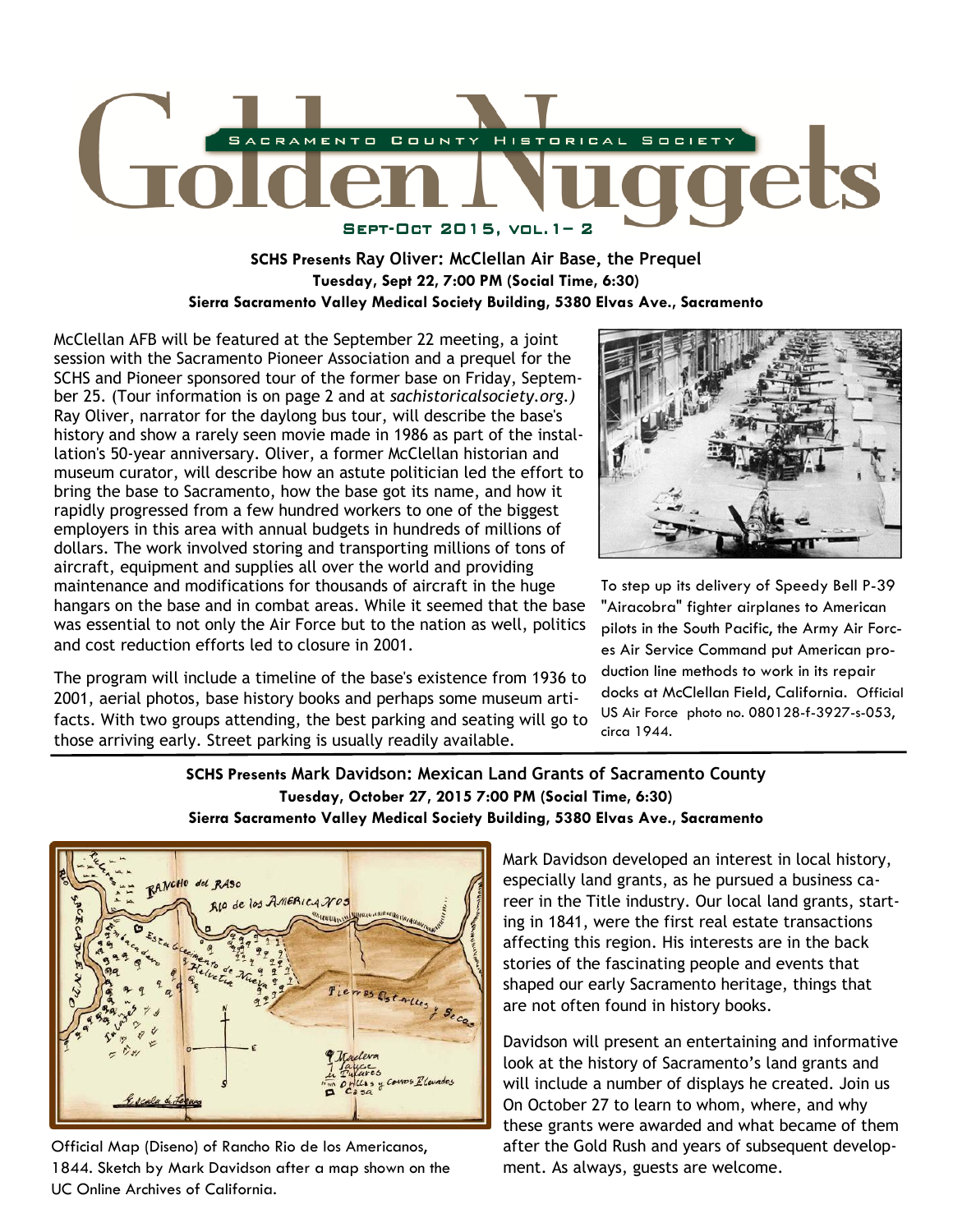#### **Joint SCHS Society of Pioneers McClellan Tour**

|  | Name(s)                        |                              |
|--|--------------------------------|------------------------------|
|  | <b>Email Address</b>           |                              |
|  | Home Address                   |                              |
|  | Home Phone <b>Example 2018</b> | <b>Cell Phone Cell Phone</b> |
|  | Number Attending               |                              |

# **SCHS/Society of Pioneers McClellan Tour Reservation Form**

Mail check made out to SCHS (costs below) with form or a photocopy to Bob LaPerriere, POB 255345, Sacramento, CA 95865-5345 OR pay online at *sachistoricalsociety.org.* **Reservation deadline: September 11th**.

**Full Day Bus Trip through McClellan Park, Friday, September 25, 9 AM to 5 PM**  Join the Sacramento County Historical Society and the Sacramento Pioneer Association for an exciting full day bus trip thru McClellan Park's 3000 acres, home to a huge air base for 62 years and now home to dozens of hidden treasures. Ray Oliver, coauthor of a history of McClellan Air Base, will be the major narrator for the tour. Cost: \$55 (\$50 if paid by Aug. 31) includes bus, lunch, admission fees, tips. **Please confirm your reservation has been received at 916-481-4525.** 

**Highlights Include (not in order listed)** 

**Orientation Visit to McClellan Park Corporate Headquarters** 

**View beautiful early 1900s architecture and 1950s Cold War influenced construction** 

**See the two-mile-long runway and extensive rail system, both still in use** 

**Marvel at the huge hangar known as DOMBay where giant aircraft were serviced** 

**-Lunch and Discussion of McClellan community-**

**Guided Tour of Aerospace Museum** 

**Visits to Center for Sacramento History and State Parks Museum Collections Center** 



**Visit to active Coast Guard facility** 

 **Bus Pick Up Location: Country Club Plaza, Butano and El Camino**  Park along Butano, near Lusk, away from stores.

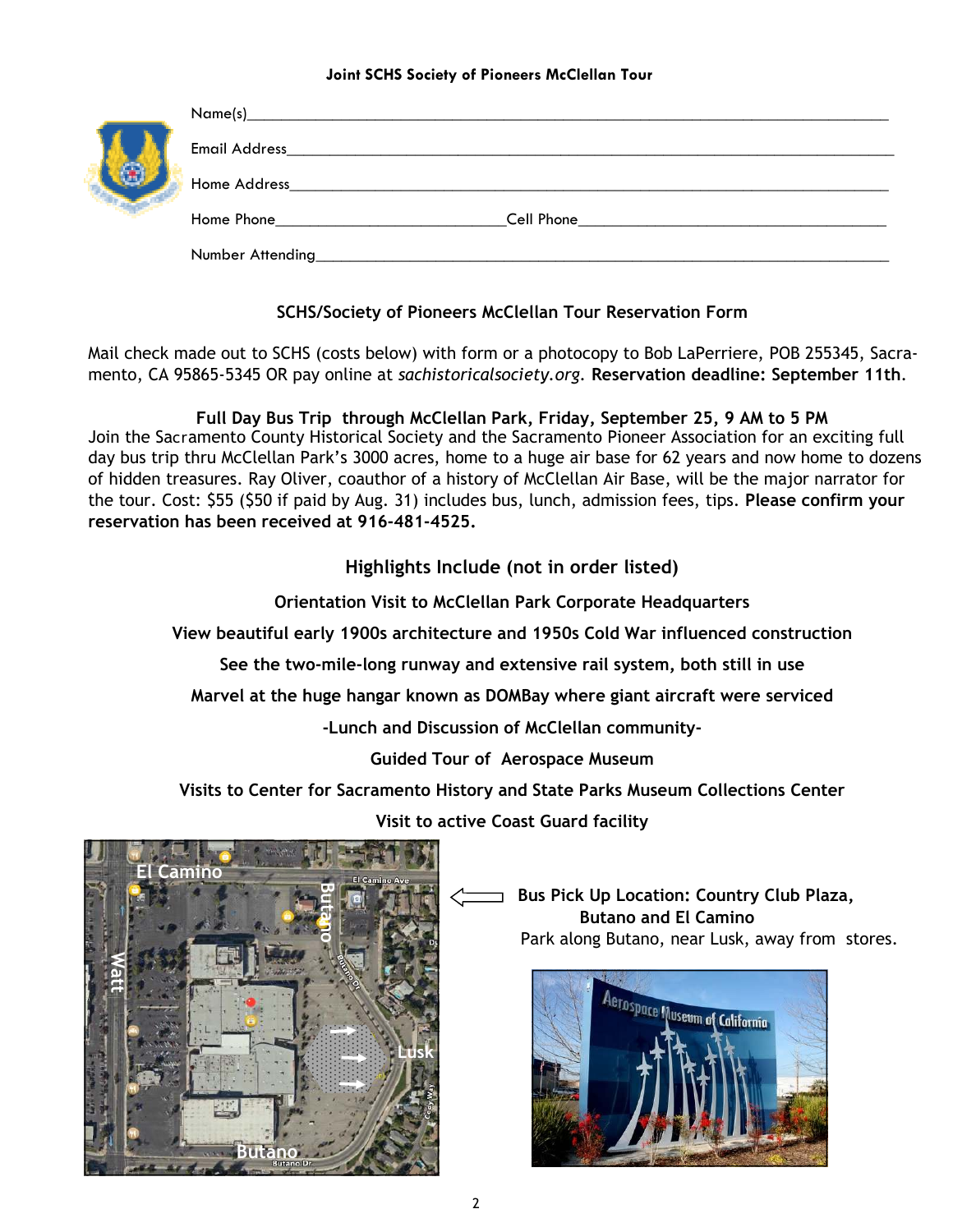# **Mather Field vs. McClellan Air Base An Overview**

By Marshall Garvey

Separated by roughly 12 miles, Mather Air Force Base and McClellan Air Force Base represent two integral parts of Sacramento military history that, while parallel to each other in many regards, also maintain unique individual identities.

One particularly salient, albeit tragic, similarity the two bases share is the origin of their names, as both were named after pilots who died in flying accidents. Mather Field, initially referred to as Mills Field upon

its opening in April 1918, was rechristened on May 2 in honor of Second Lieutenant Carl Mather. Mather, a member of the Army Signal Corps, had died on January 25 of that year at the tender age of 16 during one of the first World War I pilot training classes at Ellington Field, near Houston Texas. When the training class transferred to Mills Field, Mather's classmates subsequently pushed for its renaming in their fallen friend's honor.



2d Lt. Carl Mather USGOVPD



Maj. Hezekiah McClellan Aerospace Museum of CA

McClellan Air Force Base, meanwhile, took its name from Major Hezekiah McClellan, a pioneer in arctic aeronautical tests who died in a flight test crash near Centerville, Ohio in 1936. (See Nov. 2008 *Golden Nuggets* article *by Ray Oliver* for more on Maior McClellan.)

While their names were derived from similar sources, the two bases opened in dramatically different circumstances. Being officially opened in early 1918, Mather Field was

quickly used as a base for World War I training. The conflict, which the United States had avoided involvement in from its start in 1914 until 1917, necessitated the Mather Field's use as a base for pilots. McClellan's base, on the other hand, was established in 1935, well after the "The War to End All Wars" had ended in November 1918.

However, with the onset of America's entry into World War II in December 1941, both bases became tremendously productive almost overnight. Mather Field had already been rebuilt by the U.S. government after the onset of the war in Europe in 1939. After its full reactivation in 1941, it served as a training center for pilots, navigators, observers, and bombardiers throughout the course of the conflict. Additionally, it provided a strategic stopover location for troops and aircraft heading to and from the Pacific theater of the war. McClellan Air Force Base also served as a crucial preparation stop for aircraft on its way to the Pacific, the most notable by far being Lt. Col. Jimmy Doolittle's B-25s in March of 1942, en route to their famous "Doolittle Raid" in Tokyo the following month.

Rather than settle into complete peace after war's end in 1945, the United States almost immediately geared up for the Cold War with the Soviet Union. Mather and McClellan would continue to parallel each other over the next few decades, as they either trained on (Mather) or serviced (McClellan) numerous aircrafts during the long-running contest for global supremacy. Mather Field became a home for B-52 wing aircrafts, with the first Strategic Air Command B-52 being assigned to its base in 1958. McClellan Air Force Base's Cold War arsenal consisted most prominently of Air Force crafts like the F-111 and the Fairchild A-10 Thunderbolt II (among others) as they were overhauled. With the Cold War's official end in 1991, both bases were quickly put out to pasture, with Mather Field's 5,845-acre span being decommissioned on September 30, 1993 and McClellan AFB following suit shortly thereafter in 1995.

While the Cold War's end marked both Mather and McLellan's ends in providing military services, their lifespans were both extended with public/private partnerships. Mather Field was reopened first in 1995, subsequently becoming home to Mather Regional Park, Mather (civilian) Airport and assorted other businesses. With the help of Sacramento County, McClellan Air Force Base was revitalized in the early 2000s as McClellan Business Park, hosting numerous enterprises such as Surewest, SMUD, the USDA Wildfire Academy, Americorp and J.C. Penney, among many others.

A recent graduate of UC Davis, Marshall Garvey has been working on various writing and research projects for SCHS as an intern over the past year. In high school, he served as one of the *Sacramento Bee* teen correspondents, and he has published frequently since then. He was asked to write this article and we hope he'll be contributing others in the future.